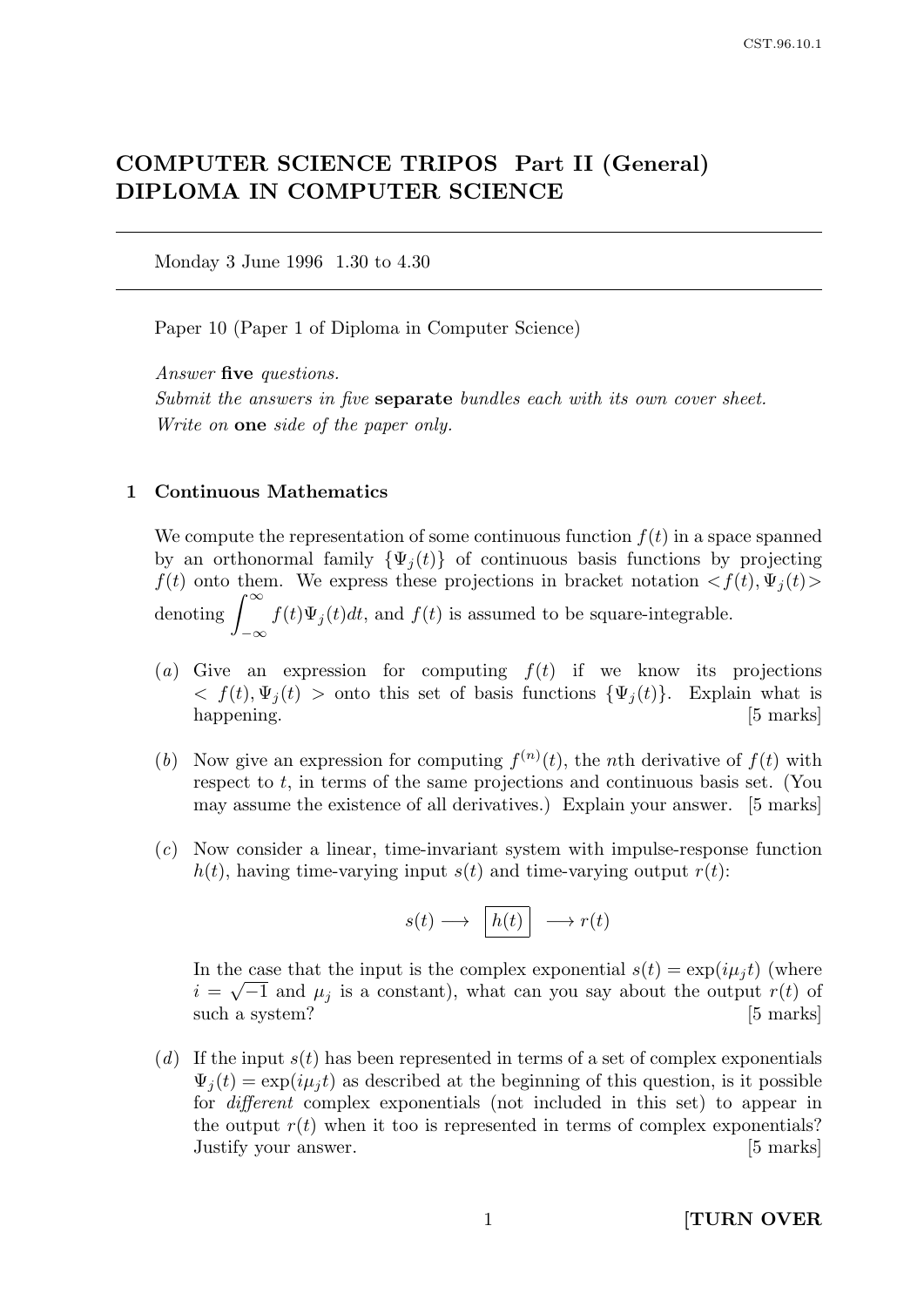# 2 Modula-3

Outline the syntax of a procedure *signature*. [4 marks]

Describe the different *modes* that a formal parameter may have. [4 marks]

Explain the operation of the following program and include the output in your account.

```
MODULE Chop EXPORTS Main;
IMPORT IO, Fmt;
CONST
 y = '0'; (* Character zero *)
VAR
 x := 'Z'; z := 'A';PROCEDURE p(VAR x : CHAR) =BEGIN
   FOR z := y TO x DO
     IO.Put(Fmt.Char(z))
   END;
   IO.Put("n");
   x := VAL( (ORD(x)+ORD(y)) DIV 2, CHAR)END p;
PROCEDURE q(z : CHAR) =CONST
   x = '?';BEGIN
   REPEAT
     p(z);
     IO.Put(Fmt.Char(x) & Fmt.Char(y) & Fmt.Char(z) & \n' \n')UNTIL y = zEND q;
BEGIN
 q('9');
 IO.Put(Fmt.Char(x) & Fmt.Char(y) & Fmt.Char(z) & \n' \n')END Chop. [12 marks]
```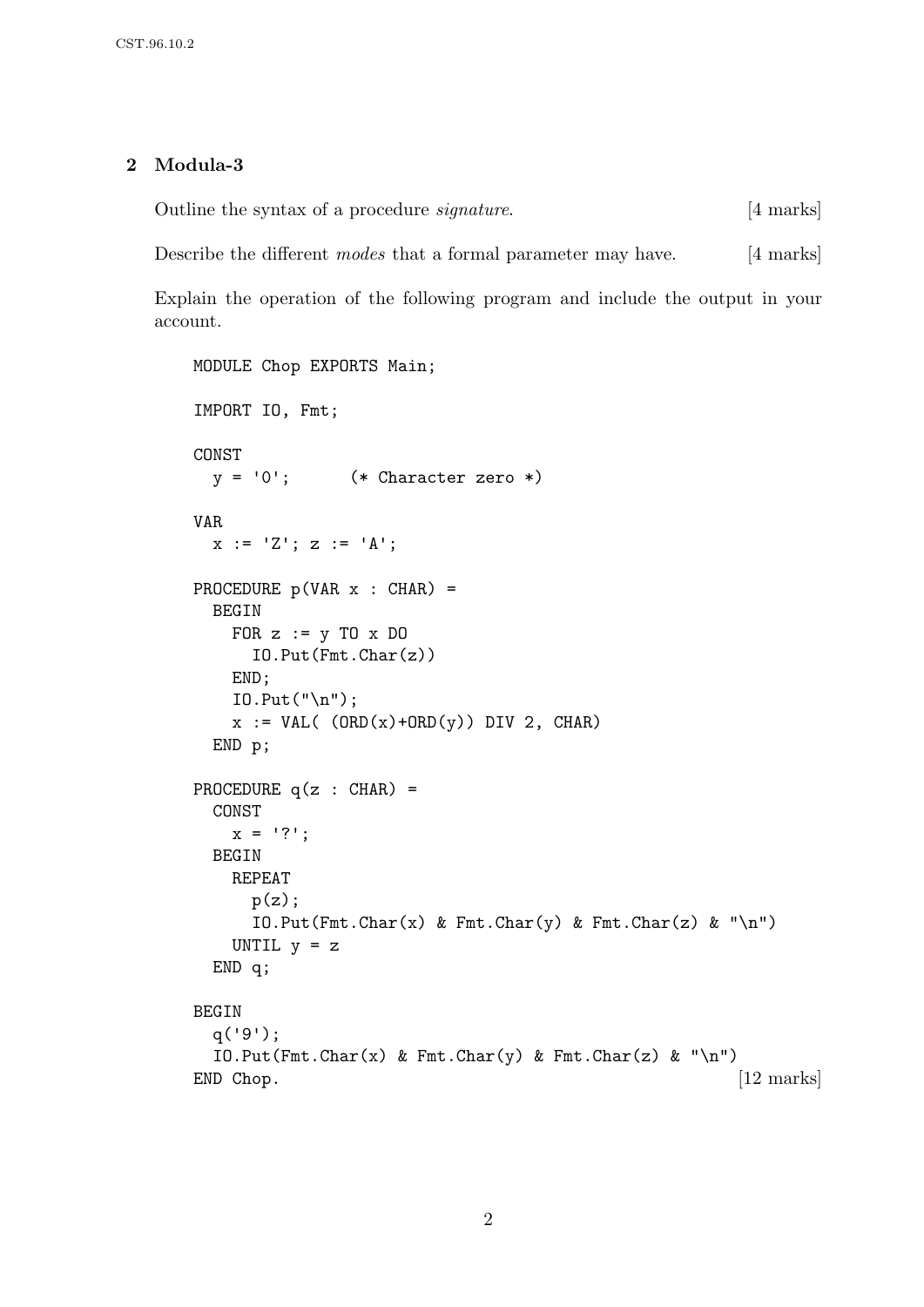# 3 Further Modula-3

A Modula-3 library module is required to provide a buffered stream of characters between two threads, with appropriate synchronization.

Write a Buffer interface defining an opaque object type, T, with the following methods:

init: taking an argument specifying the buffer size and returning a suitably initialized object

put: inserting a single character into the buffer

get: extracting a single character from the buffer

[4 marks]

Sketch a corresponding implementation giving

 $(a)$  the concrete revelation of the types [4 marks]

 $(b)$  the three default methods [4 marks each]

.

3 [TURN OVER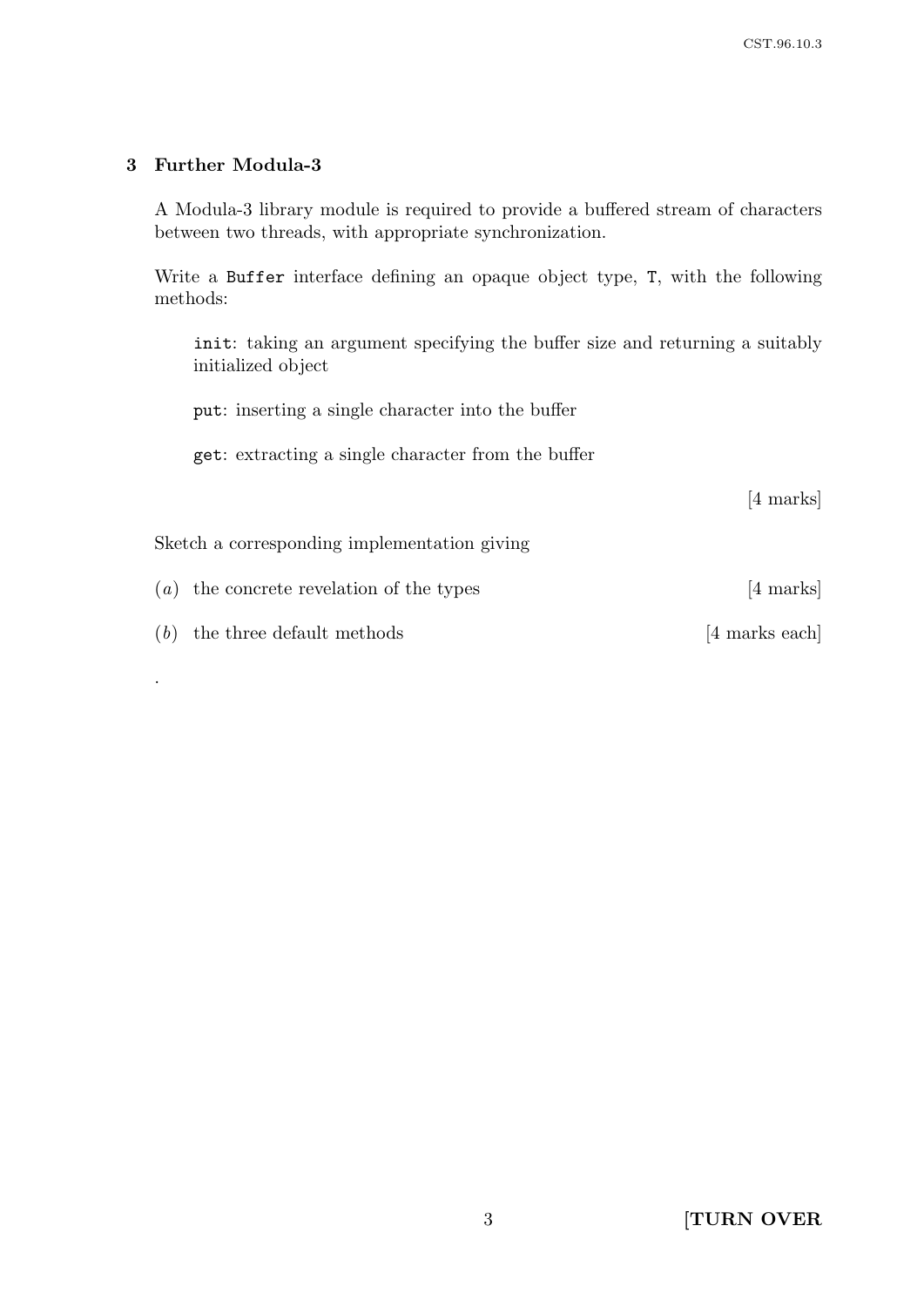# 4 Compiler Construction

Describe what is meant by a *phrase structured grammar* and a *context free grammar*. [3 marks]

Describe an algorithm to calculate the set  $L_T(P)$  of all terminal symbols that can start a string derived from the non-terminal P using one or more productions of a given context free grammar. Illustrate your answer by calculating  $L_T$  sets for the following grammar:

 $S \rightarrow U V$ V -> + U V |  $\epsilon$  $U \rightarrow X W$ W  $\rightarrow$  \* X W |  $\epsilon$  $X \rightarrow (S) \mid n$  [6 marks]

Describe an algorithm to calculate the set FOLLOW(P) of terminal and non-terminal symbols for a given context free grammar, where

FOLLOW(P) = {  $X$  | S  $\stackrel{*}{\Rightarrow}$  ... P X ... }

i.e. all symbols that can follow P in a sentential form derived from the sentence symbol S. Illustrate your answer by calculating the FOLLOW sets for the grammar given above. [6 marks]

Outline possible ways in which the space used by the Action and Goto matrices of an  $SLR(1)$  parser can be reduced. [5 marks]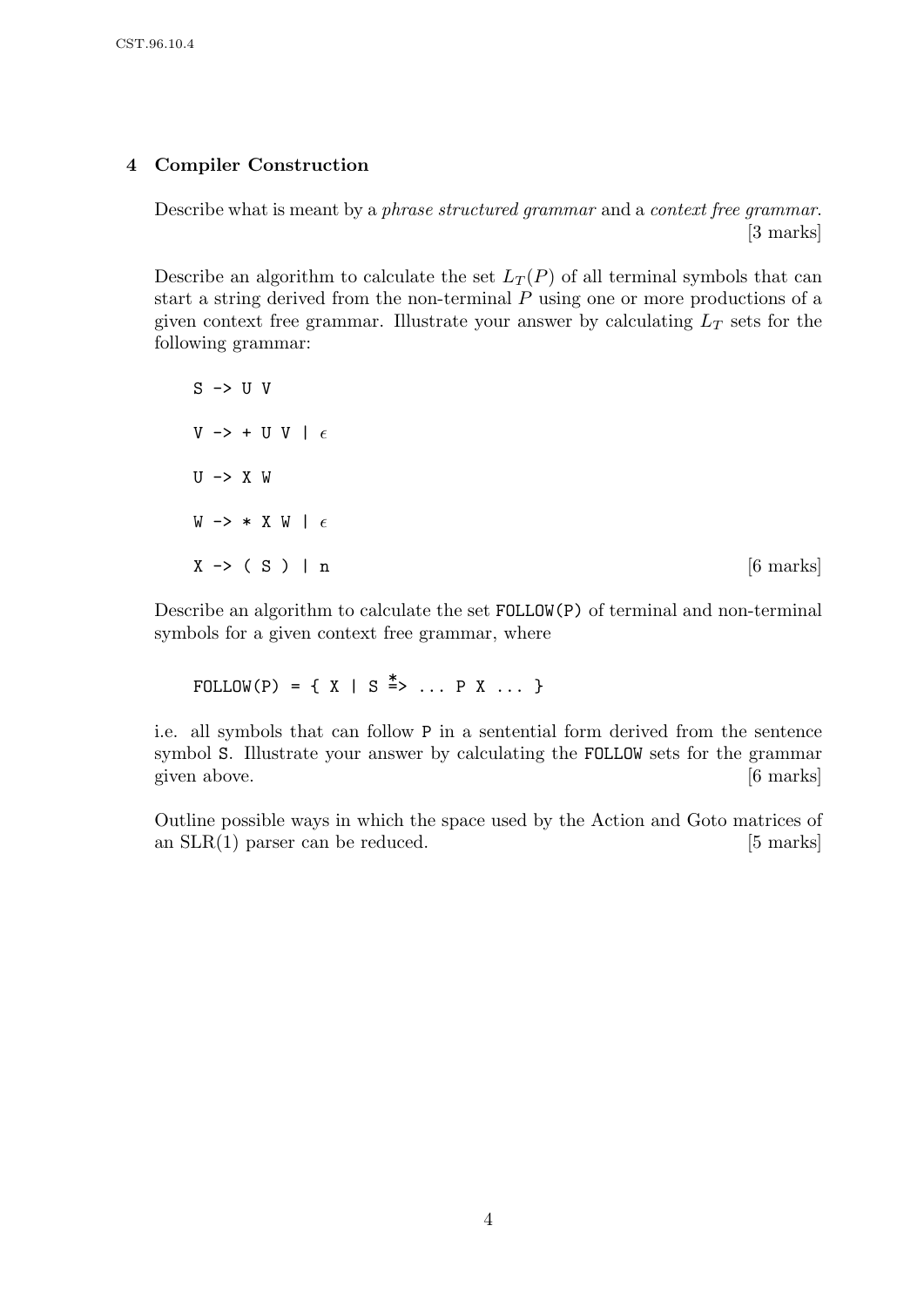#### 5 Data Structures and Algorithms

Describe and justify Dijkstra's algorithm for finding the shortest path between two vertices in a directed graph with non-negative lengths associated with its edges.

[8 marks]

How can this algorithm be extended to consider graphs with some negative lengths? [6 marks]

By considering the graph on  $\{A, B, C\}$  with  $A \rightarrow B$  having length  $-2$ ,  $B \rightarrow A$ having length 1 and  $A \rightarrow C$  having length 1, or otherwise, show that the "shortest" path" is not always well defined if there are negative lengths. When is it well defined? [6 marks]

#### 6 Data Structures and Algorithms

Describe and justify the Graham scan algorithm for finding the convex hull of a set of points in the plane. [8 marks]

How does its cost depend on the number of points? [4 marks]

Give a technique for heuristically eliminating a number of points before doing the scan. In what circumstances can the heuristic fail to help and what would you do about it? [8 marks]

#### 7 Operating System Foundations

What is meant by *memory-mapped*  $I/O$ *?* How might devices be protected from uncontrolled access? [3 marks]

Describe how I/O might be programmed with and without interrupts enabled. Discuss the implications of the use of these approaches within an operating system. Discuss how interrupt handling might be supported by hardware. [5 marks]

Why does a cache alleviate the possible performance penalty of using DMA? [3 marks]

Give an example involving interrupt-driven software which illustrates the danger of race conditions. [5 marks]

Outline how semaphore operations can be made atomic. [4 marks]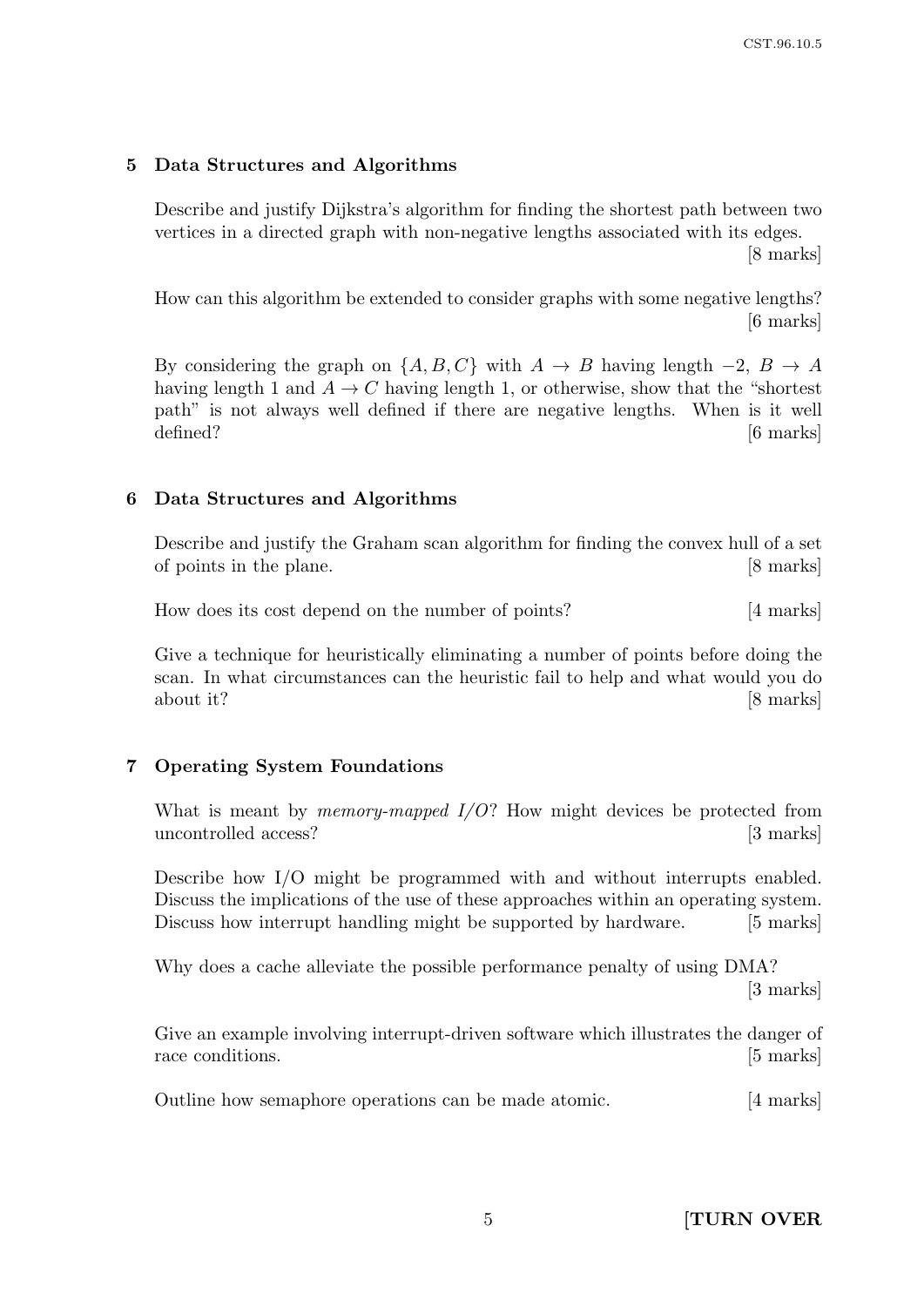# 8 Operating System Functions

A computer with a 32-bit virtual addressing scheme uses pages of size 4 Kbyte. Describe, with the aid of diagrams, two practical schemes for managing its virtual address space, comparing them with regard to speed of access, efficiency (of space), and ease of memory sharing between processes. [10 marks]

A Winchester-style disc has its head currently located at track 100, and the head is moving towards track 0. Given the reference string (27, 129, 110, 186, 147, 41, 10, 64, 120, 11, 8, 10) representing the (ordered) sequence of requests for disc tracks, give the sequence of disc addresses visited by the disc head under the SSTF, SCAN and C-SCAN disc scheduling algorithms. In each case briefly describe the algorithm, and compute the average cost of a disc access in terms of the mean number of tracks traversed per access.

In what way is each of these algorithms biased in its service of disc requests? Describe an algorithm which reduces the bias. [10 marks]

# 9 Mathematics for Computation Theory

Let S be a finite alphabet,  $\mathcal E$  be an algebra of events over S, and  $M_{mn}$  be the algebra of  $(m \times n)$  event matrices over  $\mathcal{E}$ . For  $M, N \in M_{mn}$  define

$$
M \le N
$$
 if and only if  $M + N = N$ 

so that  $(M, \leqslant)$  is a partially ordered set.

Let A, B be  $(m \times m)$ ,  $(m \times n)$  event matrices over E. Prove that  $X = A^*B$  is the least  $(m \times n)$  event matrix such that

$$
X = B + AX \tag{*}
$$

stating clearly any algebraic assumptions on which your proof depends (Arden's rule). [10 marks]

Suppose now that  $A = (A_{ij} | 1 \leq i, j \leq m)$  is such that no event  $A_{ij}$  contains the null string. Prove that  $X = A^*B$  is the *unique* solution of  $(*).$ 

[Hint: suppose if possible  $X > A^*B$  is a solution of (\*). Let  $(X-A^*B) = Y = (Y_{ij}),$ and choose string y of minimal length across all  $Y_{ij}$ . [10 marks]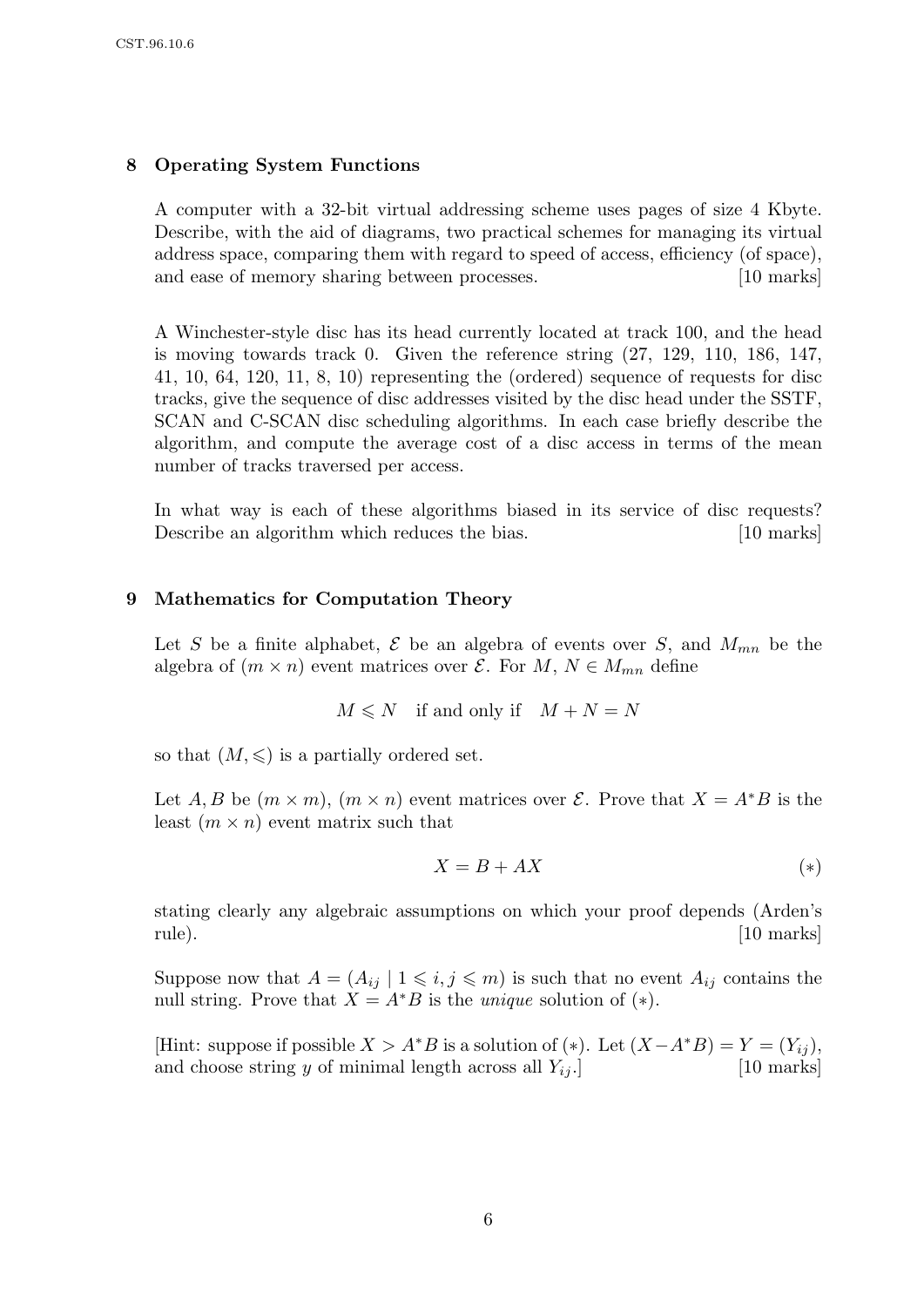## 10 Computation Theory

Show how to code the program and initial data for an  $n$ -register machine into natural numbers  $p$  and  $d$ . In what sense do the codes  $p$  and  $d$  determine a unique computation? [9 marks]

Using your codes establish a precise statement of the Halting Problem for Register Machines. [3 marks]

Assume that the Halting Problem is in general undecidable. Prove that it cannot be decided whether a general program  $p$  terminates when the initial data is zero in every register. [8 marks]

### 11 Numerical Analysis I

Explain how the 32 bits are arranged to store the sign, exponent, and significand in a single precision number under the IEEE binary floating-point standard (IEEE 754). How is the exponent stored? [2 marks]

Explain the terms  $e_{max}$ ,  $e_{min}$ , normalized number, denormal number, hidden bit,  $NaN.$  [5 marks]

In terms of the stored bit-pattern, how can each of the following be recognized:  $\pm 0$ ,  $\pm \infty$ , normalized number, denormal number, NaN? [5 marks]

Suppose the principles of IEEE arithmetic are applied to a floating-point representation with only 6 stored bits. If the precision  $p$  is 3 (including the hidden bit) and  $e_{min}$  is  $-2$ , what is  $e_{max}$ ? [2 marks]

List the 16 bit-patterns which do not represent normalized numbers, and identify what each represents. [6 marks]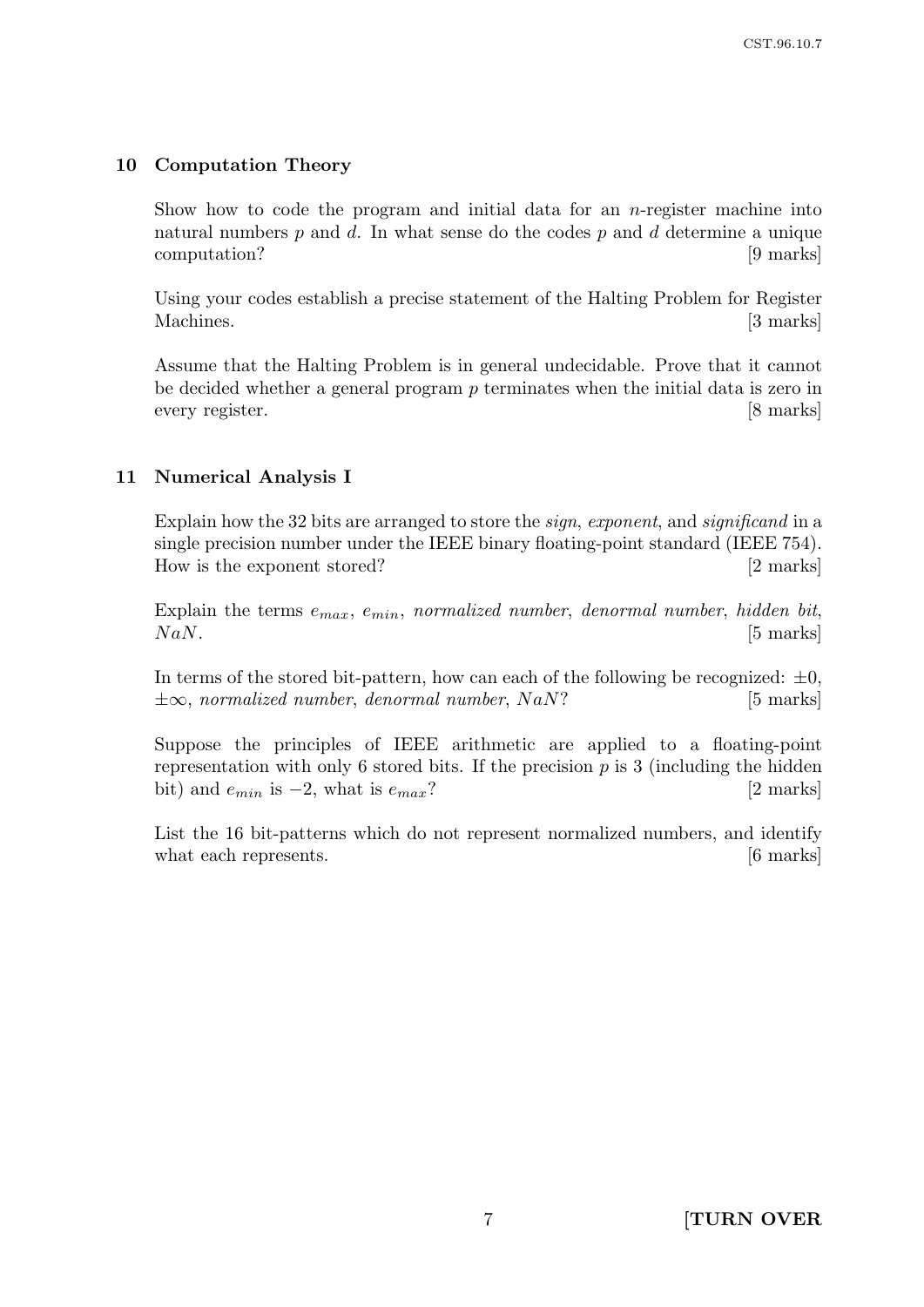# 12 Unix Case Study

For a Unix filing system:

- (a) Describe the organization of the metadata for a filing system held on a single device or partition of a device. Outline any advantages and disadvantages of the approach. [4 marks]
- (b) Explain how the online filing system is constructed from the separate filing systems you have described. [2 marks]
- (c) Describe how hard links and soft (symbolic) links are implemented. Mention any restrictions on their use and any implications of their existence on other file operations. [6 marks]
- (d) Describe how the disc blocks used to store a file or directory are recorded. Discuss whether this method is suitable for a large video file. [2 marks]
- (e) Describe how access control policy is recorded and how access by program, as well as by user, is supported. Discuss this latter mechanism. [6 marks]